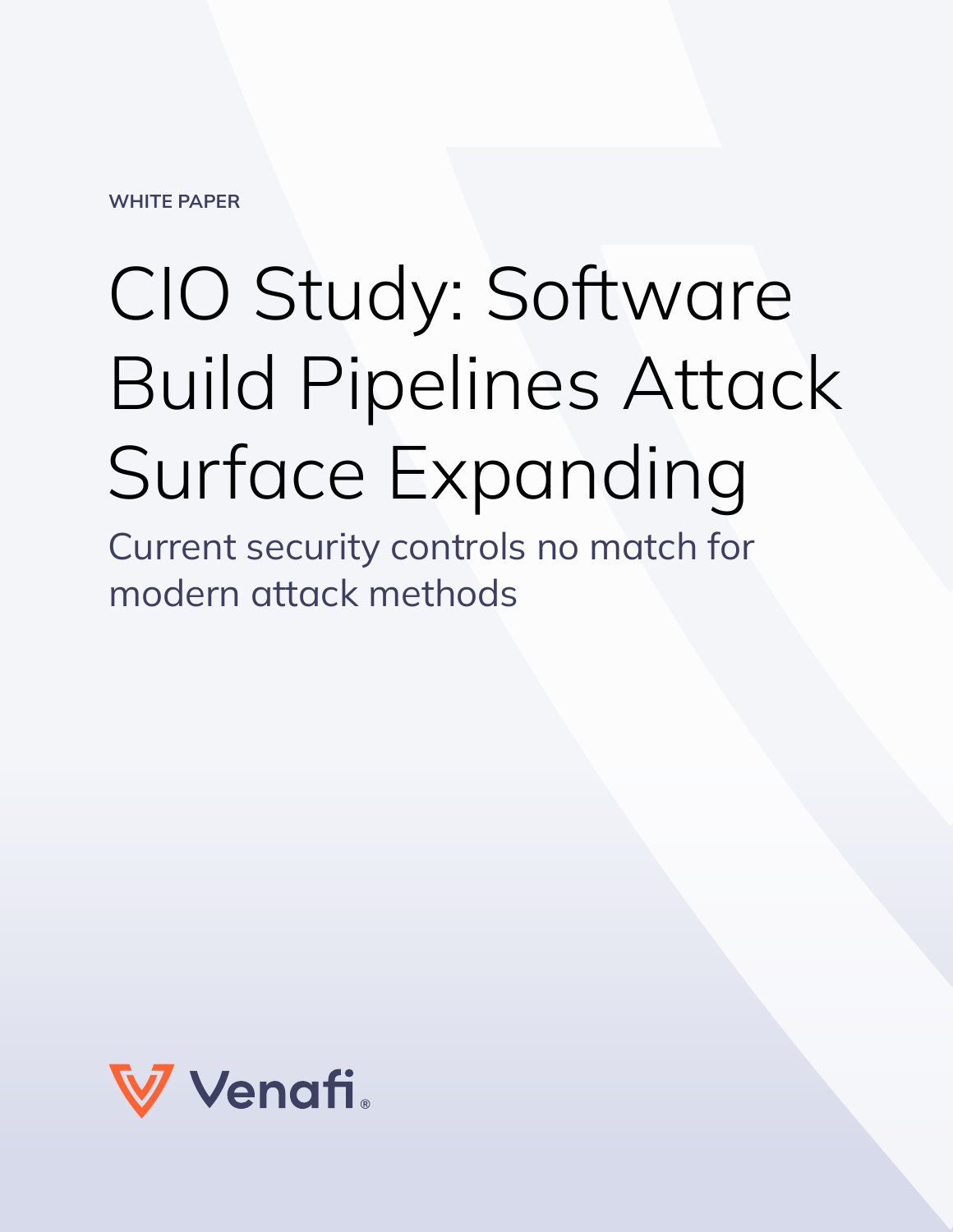

#### Introduction:

Shift left attacks on software build pipelines have metastasized in the short months since the SUNBURST malware attack on SolarWinds in December 2020. Today's threat actors, most of whom are software developers, quickly recognized that the code being developed in CI/CD pipelines was poorly or improperly secured. As a result, attackers are increasingly shifting left from targeting final software executables, instead infiltrating software build pipelines with malware. It's no surprise that ENISA (European Union Cybersecurity Agency) estimated that software supply chain attacks would increase four-fold in 2021 over 2020.1

Defending against supply chain attacks requires a fundamental change in security strategy. To better understand how prepared organizations are to counter this rapidly increasing threat, Venafi sponsored a study by research firm Coleman Parkes of 1,000 CIOs from six regions: United States, United Kingdom, France, DACH (Germany, Austria, Switzerland), Benelux (Belgium, Netherlands, Luxembourg) and Australasia (Australia, New Zealand). The results show that while CIOs understand the risk of these types of attacks, they have yet to grasp the fundamental organizational changes and new security controls they will need to incorporate into their security posture to reduce the risk of supply chain attacks that can be devastating to themselves and their customers.

### Section 1: Most CIOs understand the need to bolster security for software build pipelines

CIOs seem aware of the potential damage that a software supply chain attack can bring about. In addition to the attack on SolarWinds, news reports of similar attacks on Codecov and Kaseya are striking reminders that the rising instances of these types of attacks not only leave organizations vulnerable but their customers as well.

But there is an awareness that the software supply chain needs to be bolstered. In the wake of recent software supply chain attacks, CIOs have been given a mandate to neutralize the problem:



And CIOs are worried that their defenses against these types of attacks are inadequate at best:



82% of CIOs believe their organization is vulnerable to cyberattacks targeting their software build and distribution environments



85% of CIOs have specifically been instructed by the board or CEO to take action to improve the security of software development and build environments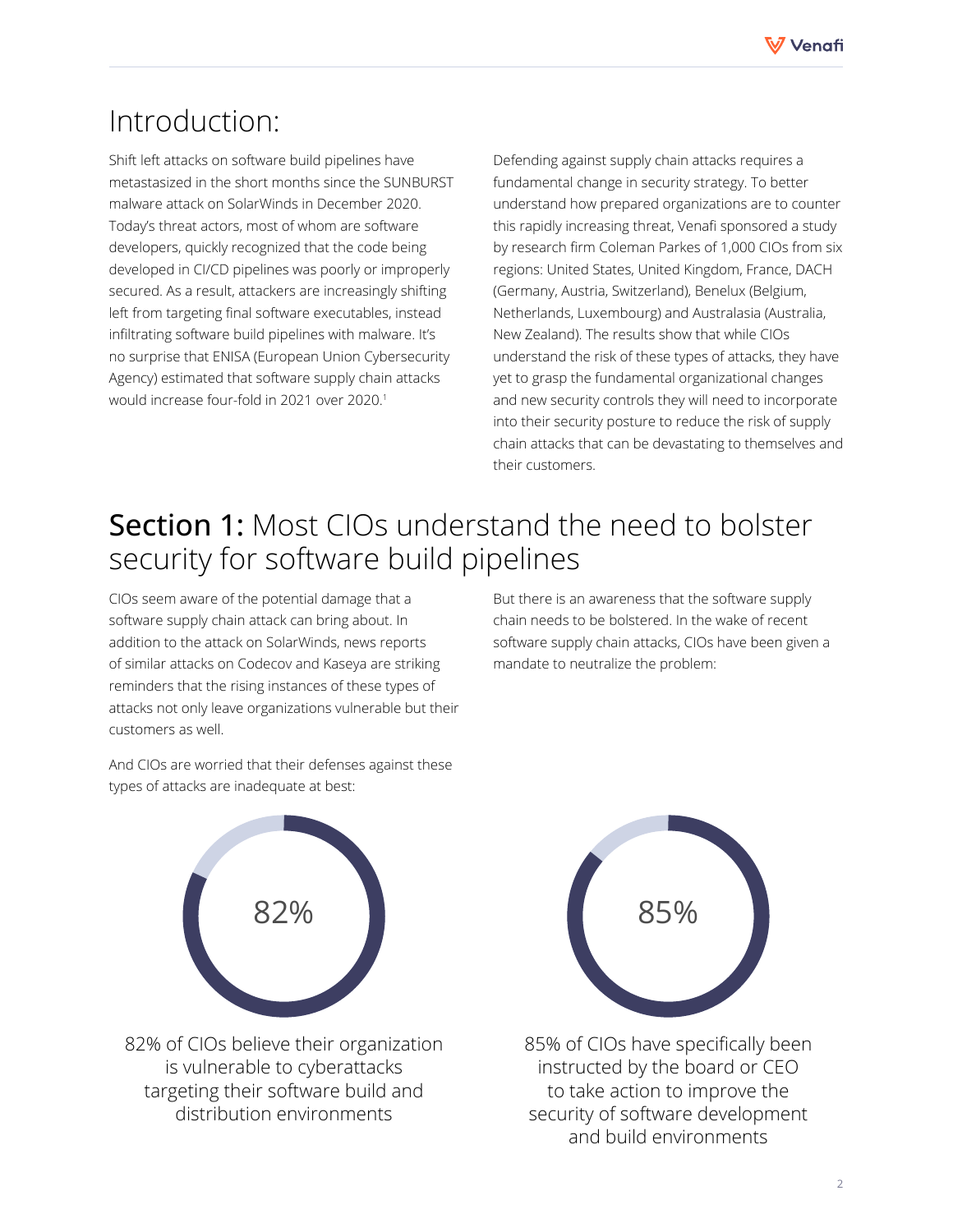





However, CIOs and organizations seem hesitant to address critical security controls needed to effectively support software build pipelines, which require a fundamentally different security structure. Software developers and engineers—the people most familiar with how these new and complex environments work—need to play a key role in their defenses.

#### Section 2: Siloed efforts prevent effective security responses to software build pipeline attacks

Enterprises have digitally transformed themselves in the past five years, migrating from the traditional data center to hybrid cloud and cloud native infrastructures. The modern enterprise is embracing public cloud instances (AWS, Azure, GCP), applications and services that include microservices, containers and APIs. As a result, development and software engineering teams oversee many of the security controls for these environments.

However, InfoSec teams still tend to be responsible for owning and managing security for software development and build environments, even though they often don't have the visibility into what software engineering teams are doing:

**In your organization, who has oversight and ownership of the security of software development and build environments?**

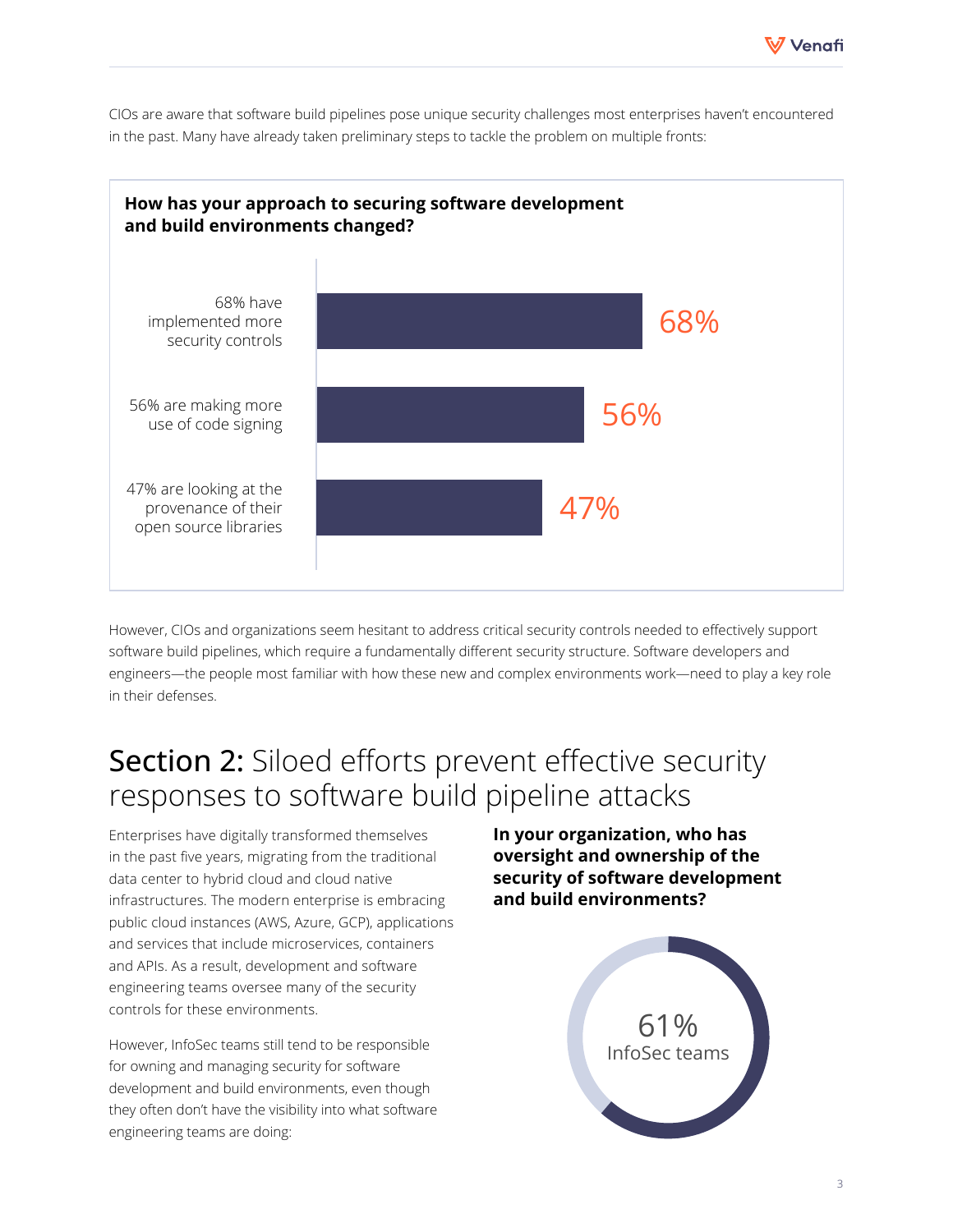

More notably, 95% of InfoSec teams have authority over what security controls should be used to protect software supply chains. At the same time nearly a third of InfoSec teams cannot enforce the policies they recommend:



This is concerning because InfoSec is expected to take responsibility for securing critical environments that they don't quite grasp. And more often than not, silos between InfoSec and development teams means that the former have little insight into how to approach the problem.

Meanwhile, developers are seen as less than committed to maintaining software supply chain security, as suggested by CIOs:

**Software engineers/developers sometimes compromise on security policies and controls to meet the organization's drive to develop new products and services quickly.**

> 87% agree

But this disconnect shouldn't be mistaken for a lack of concern. No developer wants to put out insecure code. The problem is that developers are incentivized to deliver features and functions necessary to meet rapidly evolving business goals. And these pressures are not alleviated when software engineering teams are saddled with traditional security controls that are recommended by the InfoSec team. When forced to decide between slowing down the pipeline and

maintaining peak functionality with development, software engineering teams generally choose functionality to meet the business goals they've been tasked to achieve.

This outdated presumption that effective security is diametrically opposed to speed of development hinders organizations from addressing the challenges of securing software supply chains—despite the increases in budget dedicated to solving this problem.

13% disagree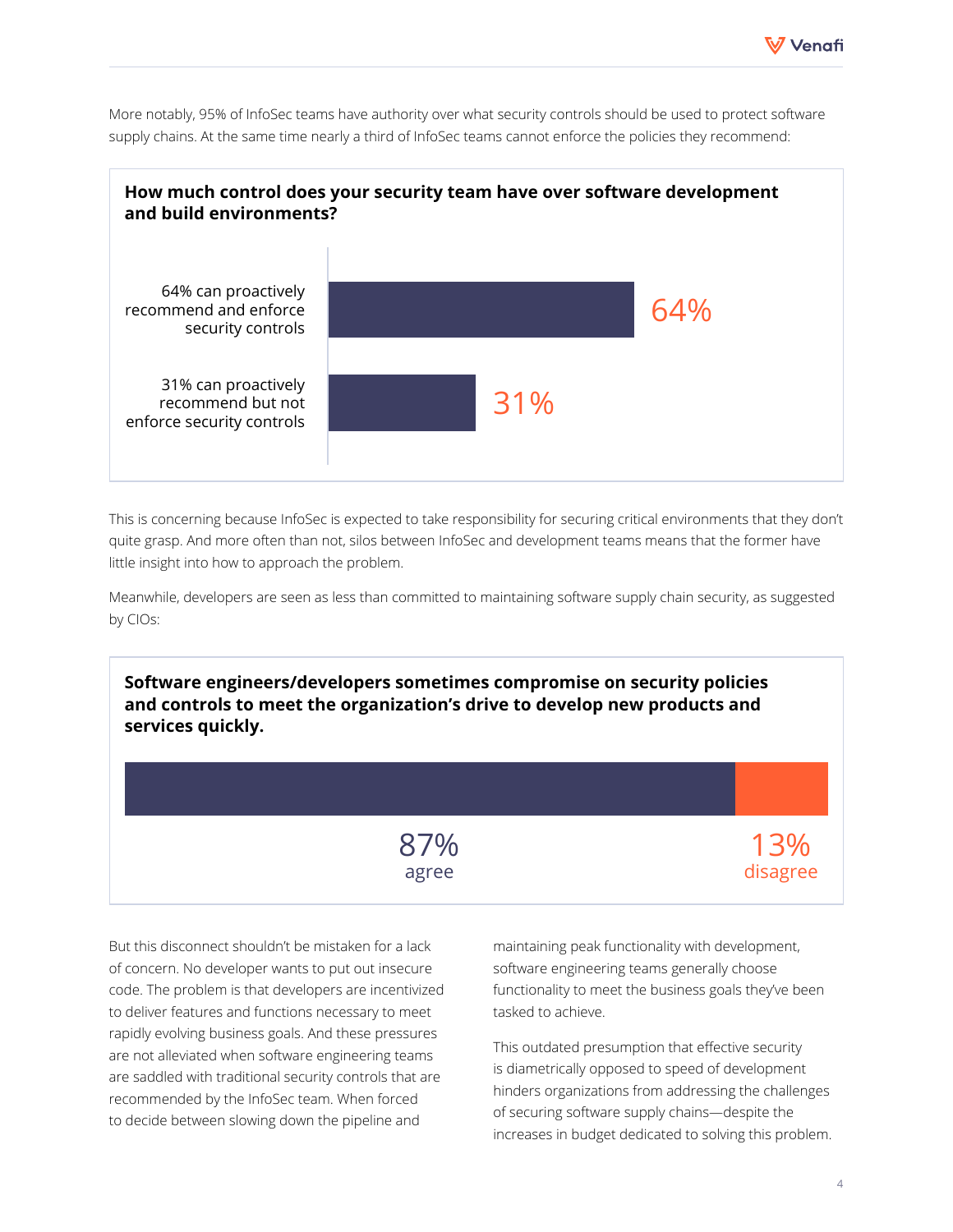

## Section 3: Securing software build pipelines requires a commitment to change and additional budget

According to the data, organizations are not only concerned about the threat of software supply chain attacks, but they are also reallocating budget to address them in 2022:



In addition, organizations are increasing their 2022 security budgets for solutions directly related to software supply chain security:



86% have increased their budgets dedicated to IAM (Identity and Access Management) for software engineering environments



71% have increased their budgets dedicated to code signing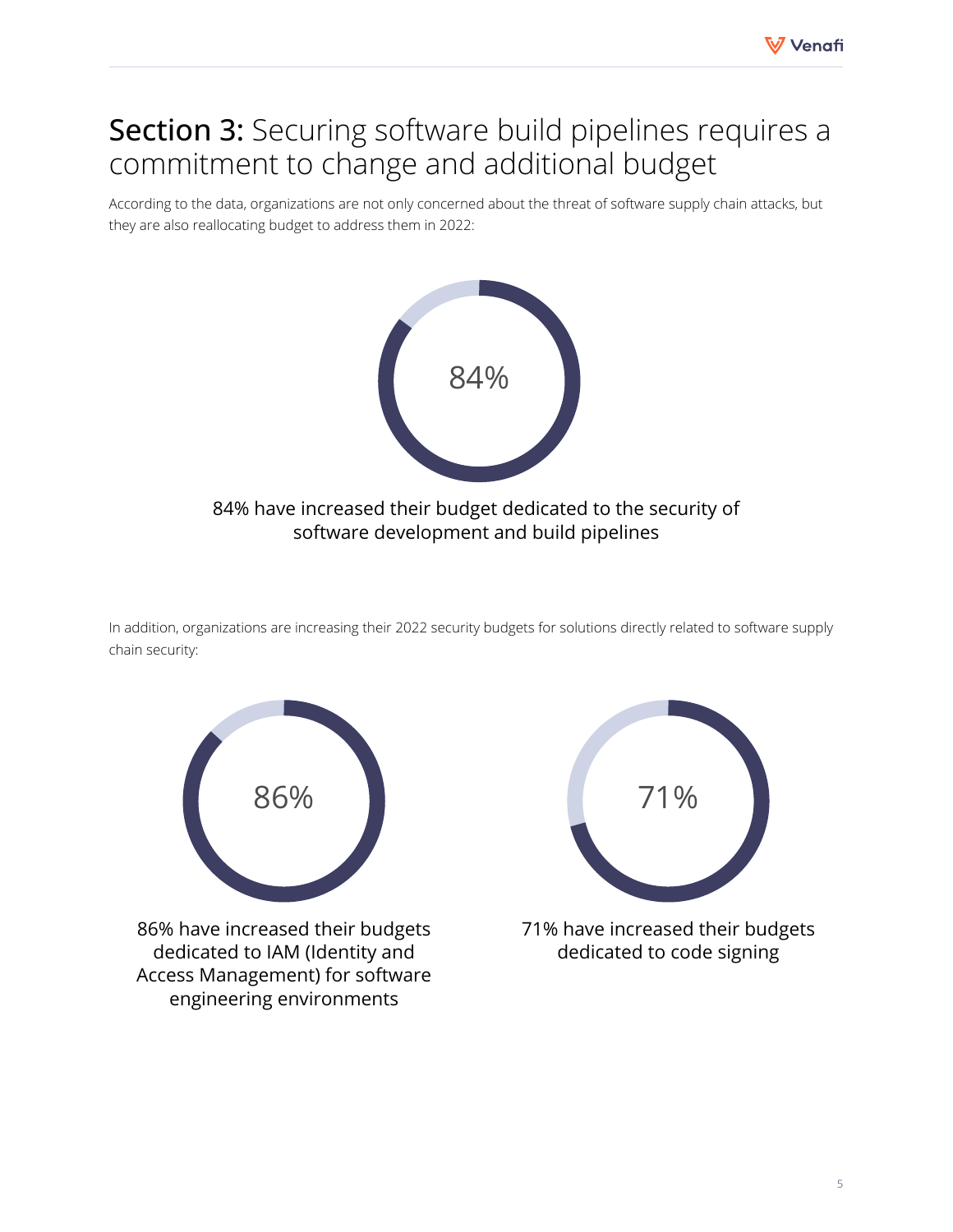

But the real question is which team pays for these additional security controls? It shouldn't be surprising, based on the data in the previous section, that in a majority of organizations, InfoSec does:



This percentage aligns with the degree of control InfoSec teams have on managing security for software supply chains. But the problem with that scenario is that InfoSec teams often lack a depth of knowledge about the intricacies of software build pipelines. And unlike development teams, InfoSec is challenged to maintain the same levels of visibility for cloud native development that they have had in traditional data center environments. This challenge is complicated by the diversity of cloud instances and the applications that run on them, including the ways in which microservices are brought together using container orchestration and cluster management, among other aspects.

Moreover, any security controls that InfoSec teams recommend to secure the software supply chain must not hamper development times for software engineering teams. If anything, these security controls should facilitate even faster code building.